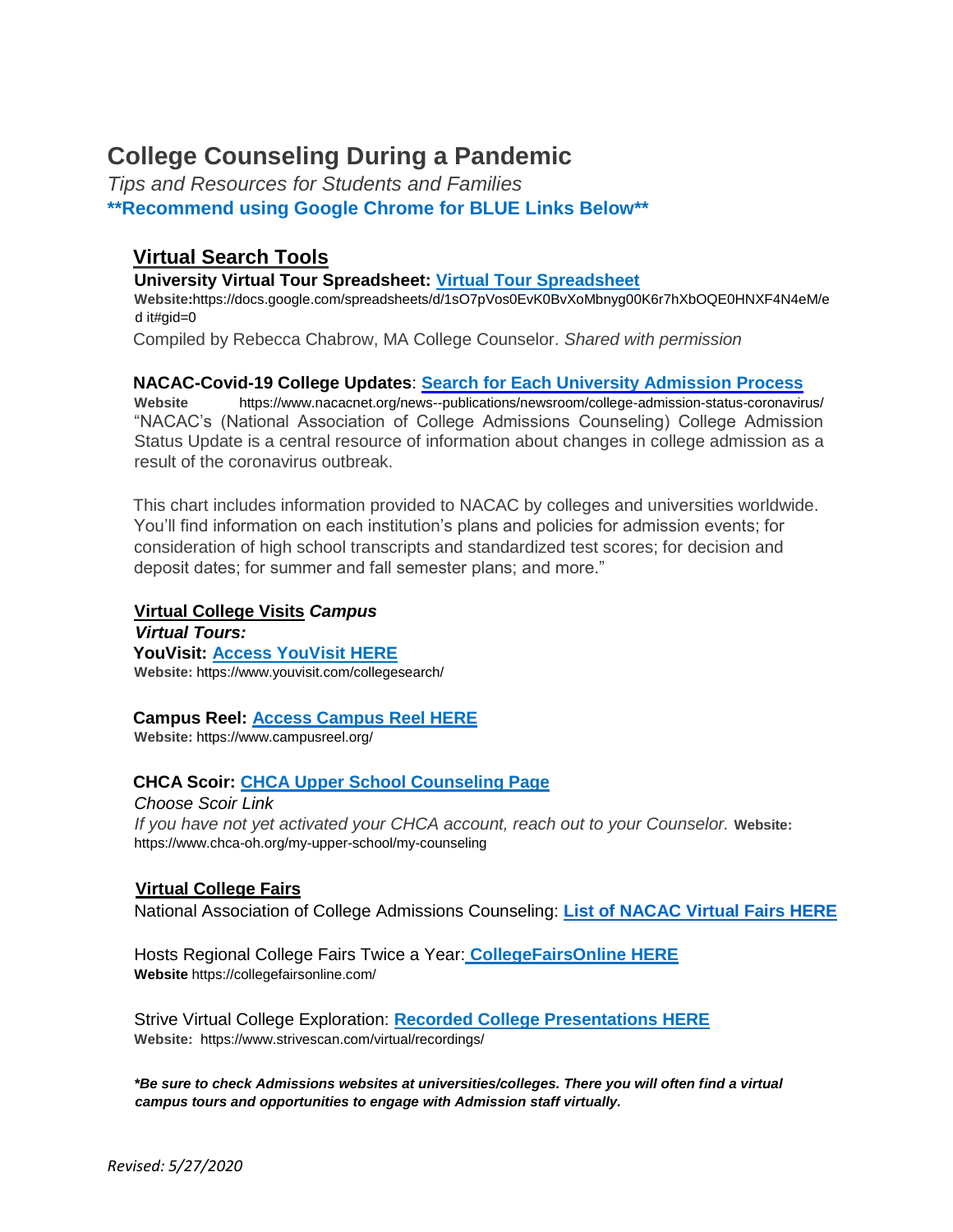# **Financial Aid Concerns**

## *Questions to Ask Colleges:*

- Will my scholarship(s)/grant(s) be renewable all years of my attendance?
- Where do I find rules/procedures that stipulate the parameters surrounding my renewable scholarship or grant?
- What is the likelihood my scholarship(s)/grants(s) be reduced after my 1<sup>st</sup> year?
- What is the process, if my family experiences change to our financial situation, for me to appeal my financial aid award?
- If I qualify for Federal College Work Study, what are the steps I must take to secure a job? If I qualify for University-supported College Work Study, what are the steps I must take to secure a job? Am I guaranteed to get a College Work Study job, if I qualify for the program?

## **FAFSA 4caster: [Use the FAFSA 4caster](https://fafsa.ed.gov/spa/fafsa4c/?locale=en_US#/landing)**

#### **Website[:](https://fafsa.ed.gov/spa/fafsa4c/?locale=en_US#/landing)** [https://fafsa.ed.gov/spa/fafsa4c/?locale=en\\_US#/landing](https://fafsa.ed.gov/spa/fafsa4c/?locale=en_US#/landing)

The FAFSA4caster is a free tool from the U.S. Department of Education that provides an early estimate of your federal student aid eligibility.

#### **College Board's EFC Calculator: [College Board's EFC Calculator](https://bigfuture.collegeboard.org/pay-for-college/paying-your-share/expected-family-contribution-calculator?noload=Y)**

**Website:** [https://bigfuture.collegeboard.org/pay-for-college/paying-your-share/expected-family](https://bigfuture.collegeboard.org/pay-for-college/paying-your-share/expected-family-contribution-calculator?noload=Y)[contributioncalculator?noload=Y](https://bigfuture.collegeboard.org/pay-for-college/paying-your-share/expected-family-contribution-calculator?noload=Y)

#### **Swift Student[:](https://formswift.com/swift-student) [Use Swift Student](https://formswift.com/swift-student)**

**Website:** <https://formswift.com/swift-student>

"Started in 2020, SwiftStudent is the only free, central repository of financial aid appeals / requests letter templates for students. It is a free, foundation-backed resource designed with college students and financial aid officers. SwiftStudent is a solution for students who don't feel empowered with information to advocate for themselves, and financial aid officers with limited capacity to reach all students facing special circumstances that are barriers to their education."

#### **FAFSA Website: [TO FAFSA](https://studentaid.gov/h/apply-for-aid/fafsa)**

**Website:** <https://studentaid.gov/h/apply-for-aid/fafsa> *Remember, family/student applies for the first time beginning October of senior year.* 

## **CSS Profile Website[:](https://cssprofile.collegeboard.org/) [To CSS Profile](https://cssprofile.collegeboard.org/)**

#### **Website:** <https://cssprofile.collegeboard.org/>

*Not every college/universities require the CSS Profile. Check with individual Financial Aid Offices* 

# **Testing**

**College Board Website:** [www.collegeboard.org](http://www.collegeboard.org/) **Covid-19 Update[:](https://pages.collegeboard.org/collegeboard-covid-19-updates) [General College Board Covid 19 Update](https://pages.collegeboard.org/collegeboard-covid-19-updates) AP: [Specific Covid 19 Updates Related to 2020 AP Exams](https://apcoronavirusupdates.collegeboard.org/students) SAT: [Specific Covid 19 Updates Related to SAT Testing](https://pages.collegeboard.org/sat-covid-19-updates) Customer Service: 866-630-9305**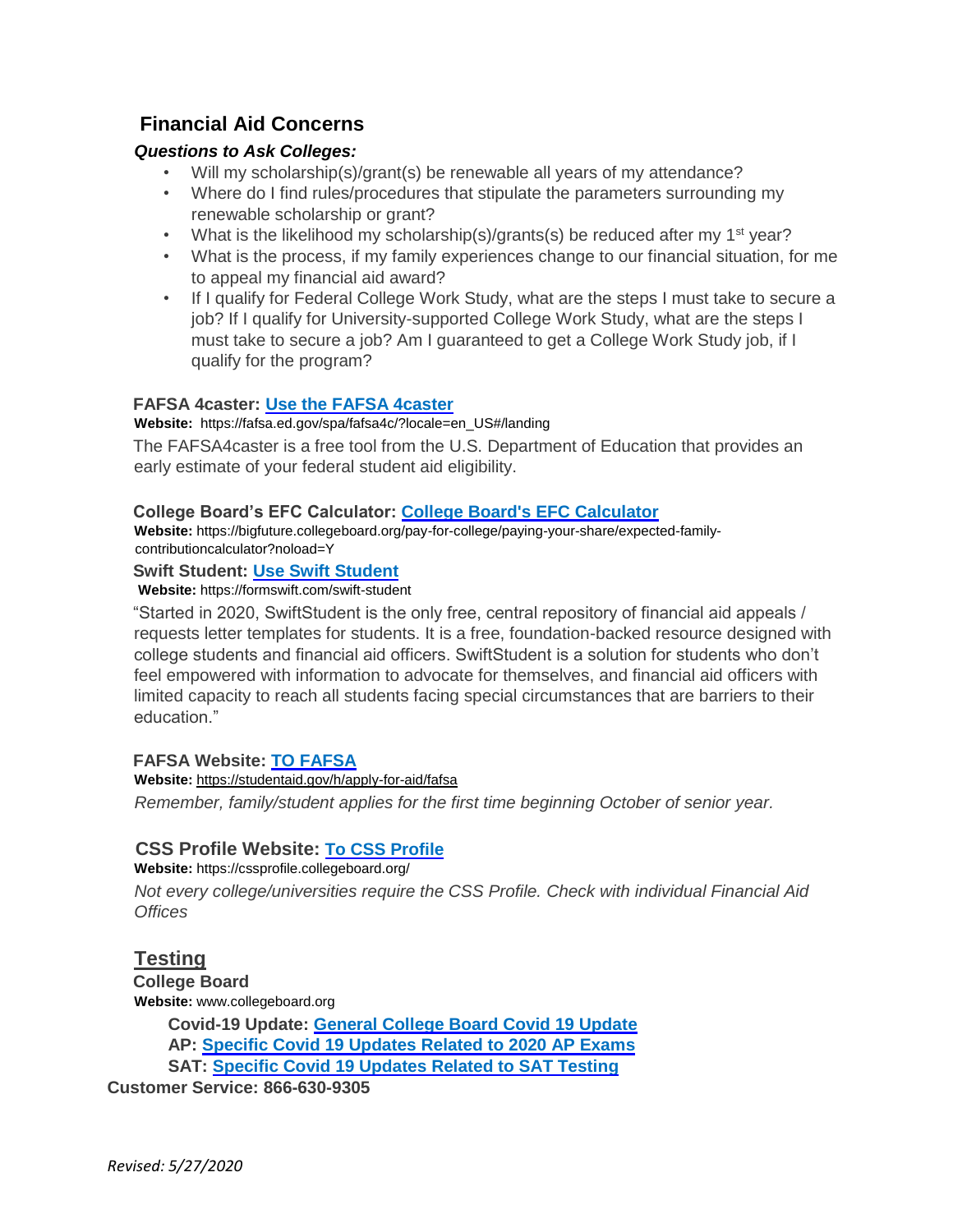#### **ACT Website:** [www.act.org](http://www.act.org/)  **Covid-19 Update and General Info[:](https://www.act.org/) [Go to ACT](https://www.act.org/) Customer Service: 319-337-1270**

**Test Optional Colleges: [Go to Fairtest.org](https://fairtest.org/university/optional)** [for](https://fairtest.org/university/optional) most comprehensive list.

#### **Website:** [www.fairtest.org](http://www.fairtest.org/)

*Test Optional means it is not mandatory for students to submit their SAT or ACT scores as part of their application.* 

## **College Application Resources**

**The Essay Guy[:](https://www.collegeessayguy.com/college-essay-resources) [This Way to FREE Stuff](https://www.collegeessayguy.com/college-essay-resources) Website[:](https://www.collegeessayguy.com/college-essay-resources)** <https://www.collegeessayguy.com/college-essay-resources> **Common Application: [To the Common Application](https://www.commonapp.org/) Website[:](https://www.commonapp.org/)** <https://www.commonapp.org/> **Coalition Application: [To the Coalition Application Site](http://www.coalitionforcollegeaccess.org/) Website:** <http://www.coalitionforcollegeaccess.org/>

# **Emergency Situation Questions**

- What is your school's experience with online learning? How long have you been conducting online learning with your students? Was the Covid-19 Crisis your university's first large scale application of online learning? Prior to the Covid-19 Crisis, how many of your undergraduate students participated in online learning? What have been some of the most frequent classes taught online? How have your faculty been trained in online education delivery? What sort of technical support does your university provide to students who are participating in online learning? What are future plans at your university for making online learning more robust?
- March 2020, how did your university inform students and parents that you were suspending in person learning? How much time were students permitted to vacate? How did your university facilitate the move out process? How did university leadership, academic departments and professors communicate with students about the switch to online learning?
- If a similar situation to the March 2020 shutdown should occur, what will be your school's policy for refund on room/board and fees for services that cannot be used if academics move to an online education delivery format?
- What will be your school's plan for maintaining social distancing in regard to housing assignments, classroom capacity, university transportation systems, dining and recreation facilities?